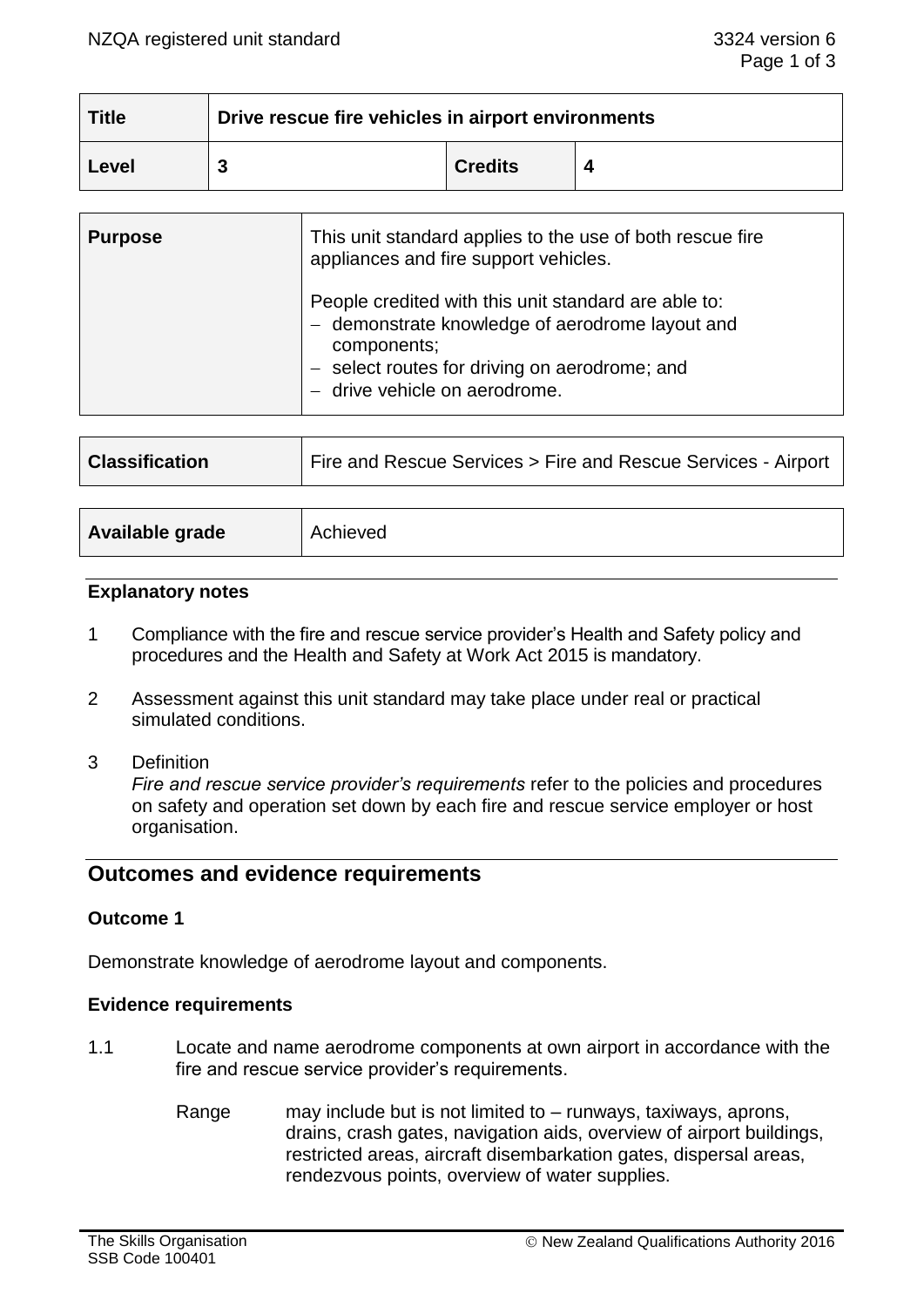# **Outcome 2**

Select routes for driving on aerodrome.

## **Evidence requirements**

- 2.1 Establish and confirm destination in accordance with the fire and rescue service provider's requirements.
- 2.2 Select optimum route to reach destination in accordance with the fire and rescue service provider's requirements.
	- Range may include but is not limited to terrain, restricted areas, road surface conditions, weather, traffic.

## **Outcome 3**

Drive vehicle on aerodrome.

### **Evidence requirements**

- 3.1 Obtain radio clearances using radiotelephone procedures and terminology as required by the aerodrome operator and the fire and rescue service provider.
- 3.2 Interpret and comply with light signals in accordance with the requirements of the air traffic control service provider.
- 3.3 Select alternative route/s in the event of clearance being refused, in accordance with the fire and rescue service provider's requirements.
- 3.4 Observe procedures and rules of the fire and rescue service provider while driving on the aerodrome operational area.

Range speed, giving way, observing restricted areas.

| <b>Planned review date</b> | 31 December 2021 |
|----------------------------|------------------|
|                            |                  |

# **Status information and last date for assessment for superseded versions**

| <b>Process</b>  | <b>Version</b> | Date             | <b>Last Date for Assessment</b> |
|-----------------|----------------|------------------|---------------------------------|
| Registration    |                | 16 March 1995    | 31 December 2013                |
| Revision        | 2              | 21 May 1998      | 31 December 2013                |
| <b>Review</b>   | 3              | 25 March 2004    | 31 December 2013                |
| <b>Revision</b> | 4              | 16 February 2005 | 31 December 2013                |
| <b>Review</b>   | 5              | 17 November 2011 | 31 December 2019                |
| <b>Review</b>   | 6              | 16 June 2016     | N/A                             |